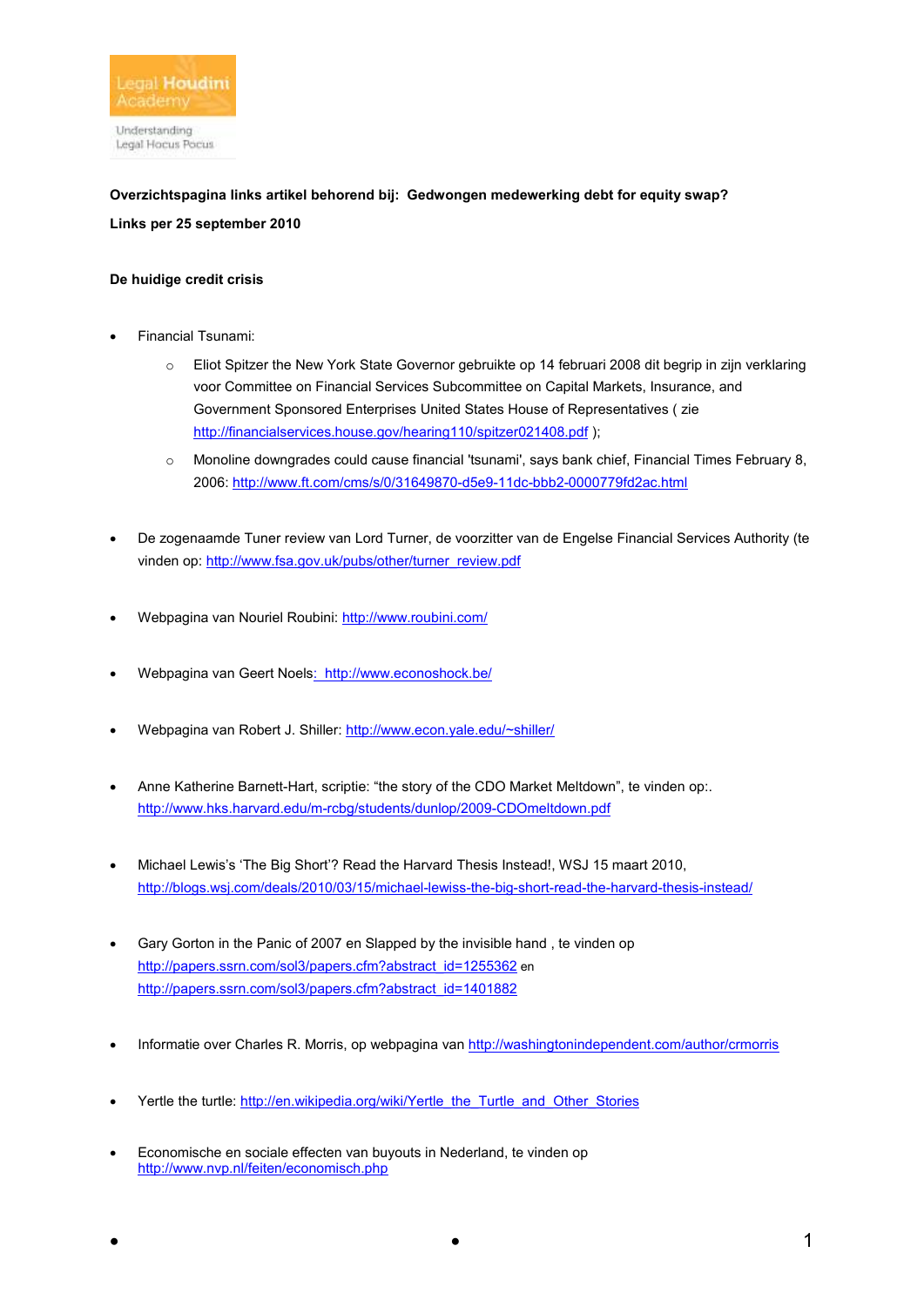

- Webpagina Andrew Ross Sorkin, http://www.andrewrosssorkin.com/
- Het Lehman Examiner's Report uit 2010 te vinden op: http://lehmanreport.jenner.com/
- Victoria Ivashina en David Scharfstein in Bank Lending during the Financial Crisis of 2008 voor een weergave van de stand van zaken in de Verenigde Staten met betrekking tot de beperkingen van krediet, te vinden op http://papers.ssrn.com/sol3/papers.cfm?abstract\_id=1297337
- Flore Vasseur, http://www.florevasseur.com/

#### **It is tough to make predictions, especially about the future**

- Webpagina van Nassim Nicholas Taleb**,** http://www.fooledbyrandomness.com/
- Paul Krugman in NYT, 1 december 2006, Economic Strom Signals, http://select.nytimes.com/2006/12/01/opinion/01krugman.html?\_r=1&em&ex=1165122000&en=10b37246a74 3df2c&ei=5087%0A
- Peter Patau, een schrijver en fotograaf in Madison, WI., http://letterfromhere.blogspot.com/2006/12/bohrleads-berra-but-yogi-closing-gap.html vraagt zich naar aanleiding van deze blog af of het Bear was of toch Neils Bohr (Nobelprijswinnaar voor Natuurkunde 1922)

## **Herstructureren zonder surseance van betaling of faillissement**

- Vergelijk voor de recente inzichten van (de juridische afdeling van) het IMF over herstructureringen: IMF Staff position paper, Approaches to Corporate Debt Restructuring in the Wake of Financial Crises, te vinden op http://www.imf.org/external/pubs/ft/spn/2010/spn1002.pdf
- Lachlan Edwards, Darwin and Restructuring, IFLR April 2007, te vinden via: http://heinonline.org/HOL/LandingPage?collection=journals&handle=hein.journals/intfinr26&div=99&id=&pag  $e=$
- Opties, http://www.weekopties.nl/optietheorie.html

### **Collective Action Clauses**

State Insolvency: Bankruptcy without a Bankruptcy Law, Philip Wood, te vinden op http://www.prurgent.com/2009-01-20/pressrelease28379.htm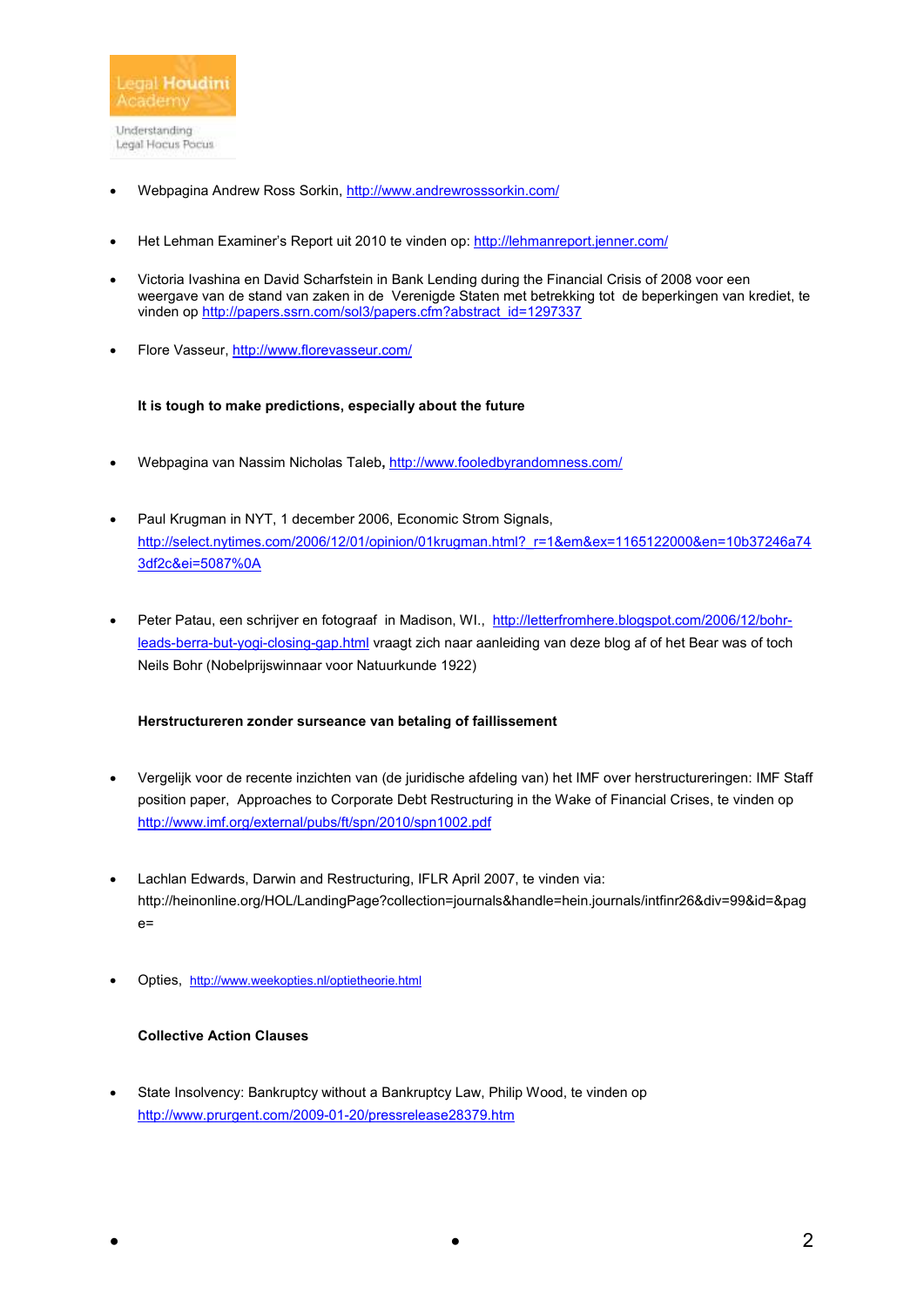- Collective Action Clauses; the way forward, Robert Gray, te vinden op http://www.law.georgetown.edu/international/documents/Gray\_000.pdf
- A new approach to sovereign debt restructuring, Anne O. Krueger (2002), te vinden op http://www.imf.org/external/pubs/ft/exrp/sdrm/eng/index.htm
- Design and effectiveness of collective action clauses, IMF Legal, te vinden op http://www.imf.org/external/np/psi/2002/eng/060602.pdf en http://www.imf.org/external/np/sec/pn/2003/pn0353.htm
- Collective Action Clauses: Recent Progress and Challenges Ahead, Sergio. J. Galvis, Angel L. Saad\* Sullivan & Cromwell LLP, te vinden op: http://www.law.georgetown.edu/international/documents/Galvis.pdf
- THE USE OF COLLECTIVE ACTION CLAUSES IN NEW YORK LAW BONDS OF SOVEREIGN BORROWERS, Mark Gugiatti and Anthony Richards, te vinden op http://www.law.georgetown.edu/international/documents/gugiatti.pdf
- Innovation in Boilerplate Contracts: The Case of Sovereign Bonds, Stephen Choi and Mitu Gulati te vinden op: http://www.law.georgetown.edu/international/documents/Choi.pdf
- Vultures or Vanguards?: The Role of Litigation in Sovereign Debt Restructuring, Jill E. Fisch and Caroline M. Gentile, te vinden op: http://www.law.georgetown.edu/international/documents/Fisch.pdf
- BIS proposal to ensure the loss absorbency of regulatory capital at the point of non-viability consultative document. August 2010, http://www.bis.org/publ/bcbs174.htm

# **Bonds governance**

- The trust indenture act and international debt restructurings, George W. Shuster, jr., http://www.wilmerhale.com/files/Publication/e79aec06-3ebb-46c4-ba7aea110014e388/Presentation/PublicationAttachment/22f88569-bbaa-4ed5-8a25 ba4fda705123/shuster\_trustindentureact\_debtrestructurings.pdf
- Trust Indenture Act, http://www.sec.gov/about/laws/tia39.pdf

## **Covered Bonds Programma's**

• ING Covered Bond Programma, http://www.ing.com/group/showdoc.jsp?docid=439425\_NL&menopt=ivr%7Cfis&showSection=section\_2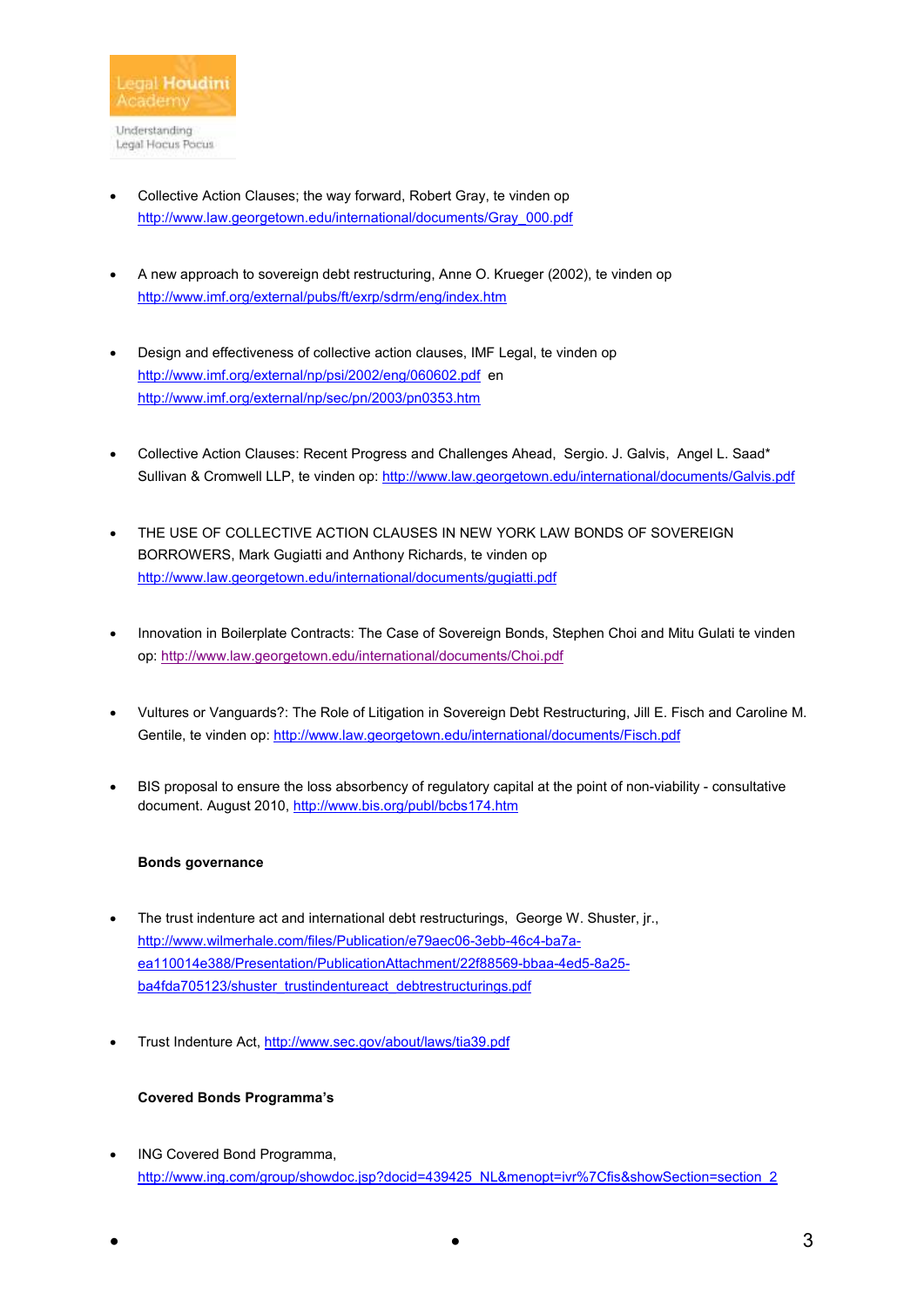

- ABN Programma's including Covered Bond, http://www.abnamro.com/en/investor-relations/debtinvestors/debt-and-capital-issuance/debt-and-capital-issuance.html
- NIBC Debt Instruments, http://www.nibc.com/en/about-nibc/debt-investors/funding.html
- SNS Reaal Debt Instruments, http://www.snsreaal.nl/index.asp?NID=6602

# **Syndicate governance**

- de SENIOR MULTICURRENCY TERM AND REVOLVING FACILITIES AGREEMENT FOR LEVERAGED ACQUISITION FINANCE TRANSACTIONS, versie July 2010 en MULTICURRENCY TERM AND REVOLVING FACILITIES AGREEMENT, versie April 2009, website http://www.lma.eu.com
- Yank the bank, The Lawyer.Com 6 februari 2006, http://www.thelawyer.com/banking-lawyers-benefit-frompowerful-private-equity-sector/118700.article
- Lender Syndicates, New York Law Journal May 17, 2007, http://www.thelenreid.com/resources/documents/051607\_Real\_Esate.pdf
- Collective Action New York Law Journal December 2009, http://www.willkie.com/files/tbl\_s29Publications%5CFileUpload5686%5C3191%5CLender%20Collective%20 Action%20Doctrine%20Provokes%20Controversy.pdf
- Beal Uitspraak, http://www.law.cornell.edu/nyctap/I07\_0024.htm
- Credit bidding , http://www.kslaw.org/Library/publication/Wege\_Ripley\_Power\_Section363.pdf
- Bank of India and Collective Action Clauses, http://www.rbi.org.in/Scripts/PublicationReportDetails.aspx?UrlPage=&ID=432
- The hunt for pari passu, http://www.law.georgetown.edu/international/documents/Pam.pdf
- Restructuring Syndicated loans, http://redalyc.uaemex.mx/redalyc/html/824/82400310/82400310.html

# **Debt for equity swaps**